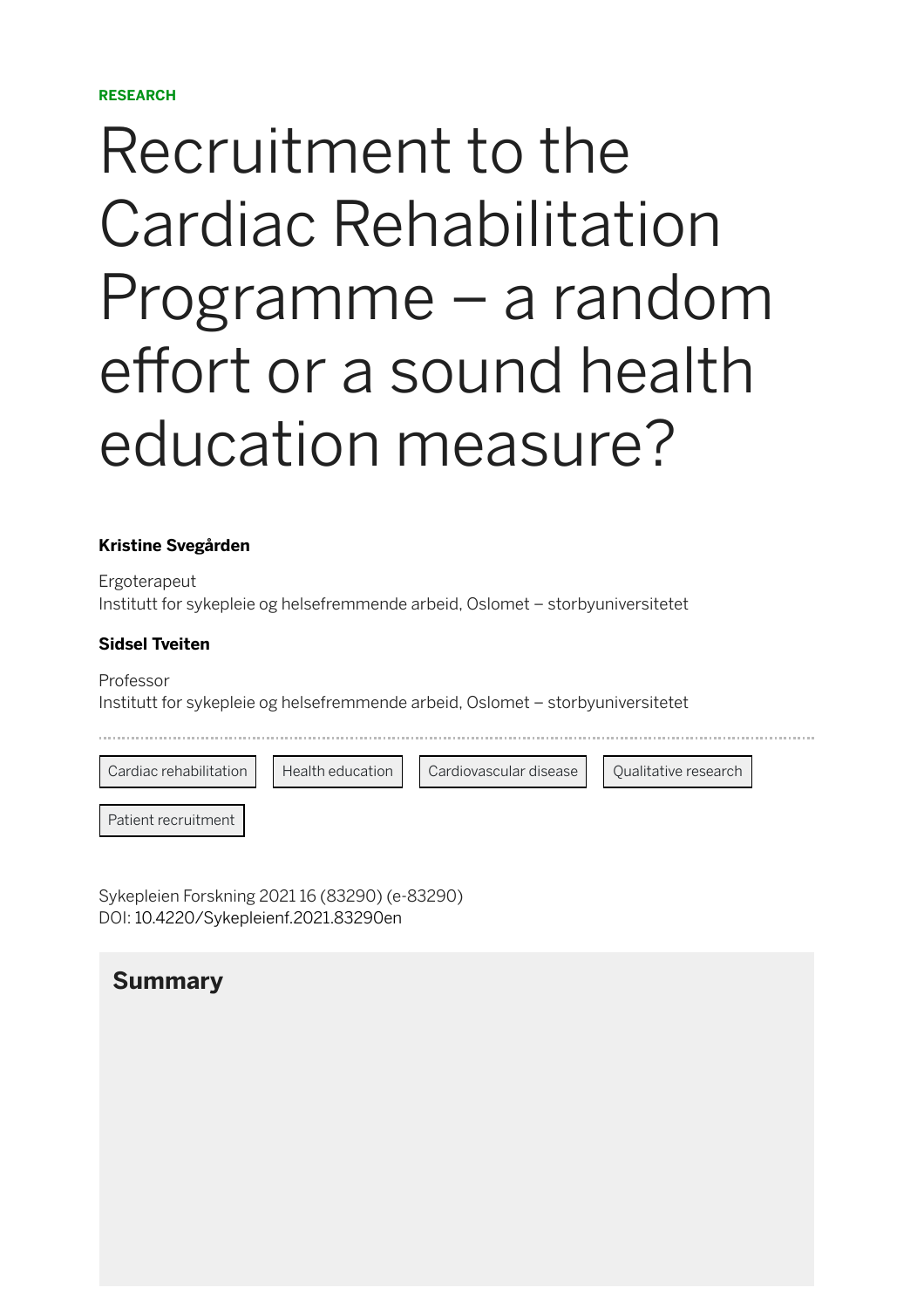**Background:** Cardiovascular disease (CVD) is one of the disease groups that causes the most fatalities in Norway. According to Meld. St. 19 (2018–2019) The Public Health Report, Norway has aligned itself with the World Health Organization's goal to reduce the number of people who die from noncommunicable diseases such as CVD by 30 per cent by 2030. To achieve this goal, health education measures are crucial. The Cardiac Rehabilitation (CR) Programme is a health education measure or training programme for patients who have had CVD. Studies have shown that participation in CR reduces morbidity, improves quality of life and has socioeconomic benefits. Despite the conclusions in these studies, there are no national guidelines requiring Norwegian hospitals to provide CR. This results in variable rehabilitation services, which in turn can affect patients' ability to take care of their own health. Statistics from the hospital in this study show that some 400 patients participate each year in the CR Programme, while the number hospitalised with CVD is much higher. Therefore, it was of interest to investigate health professionals' reflections on the recruitment of patients to the programme.

**Objective:** The study sought to gain knowledge about how health professionals recruit patients to the CR Programme and to elicit their reflections and reasoning related to recruitment.

**Method:** The design is descriptive and exploratory. The qualitative method was used to collect data from eight semi-structured interviews. One doctor, three physiotherapists and four registered nurses were interviewed, and a systematic text condensation was conducted as part of the analysis.

**Results:** The analysis resulted in two main categories and five sub-categories. The main category *Randomness rules* has the sub-categories 'An important programme, but insufficient time for recruitment', 'Parameters and limitations' and 'Lack of a system'. The main category *The main concern is to get the patients on the list* has the sub-categories 'Strategy' and 'Assessments'.

**Conclusion:** The study identified challenges related to recruitment to the CR Programme. The results show that recruitment seems to be somewhat random and that 'the main concern is to get the patients on the list'. Consequently, a system and guidelines for recruitment may need to be developed. Communication among the health professionals about how recruitment should be conducted may be helpful. To further develop the programme, it may be beneficial for health professionals who recruit patients to acquire competence in health education through training or practice.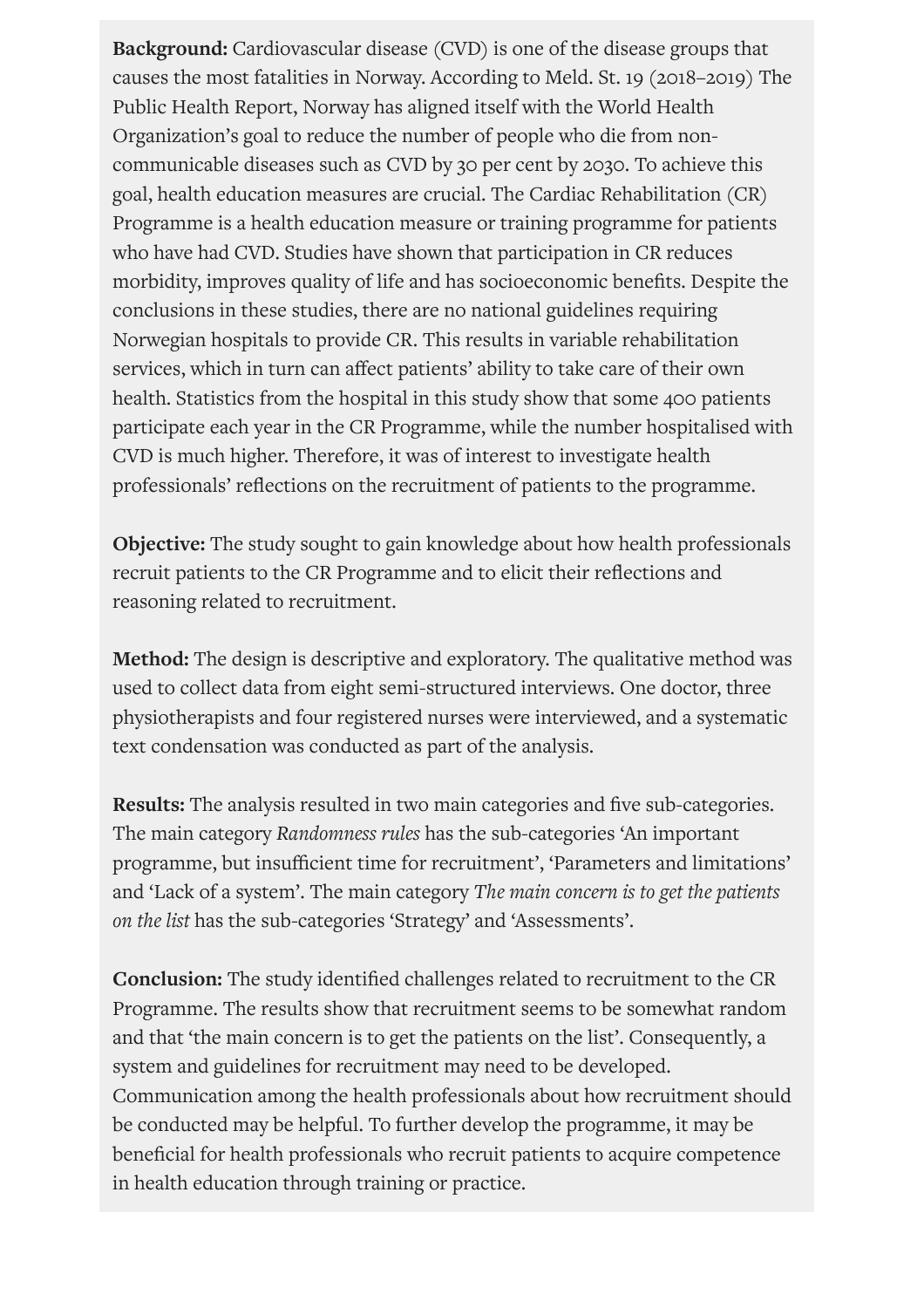Cardiovascular disease (CVD) is an umbrella term for diseases of the heart and blood vessels. Each year, about 40 000 patients are treated for CVD in Norwegian hospitals. In addition, a higher prevalence of CVD is expected due to the increasing number of elderly among the population and higher survival rates  $(1).$ 

**According to Meld. St. 19** (2018–2019) The Public Health Report, Norway has aligned itself with the World Health Organization's goal to reduce the number of people who die from non-communicable diseases such as CVD by 30 per cent by 2030 (2).

The Cardiac Rehabilitation (CR) Programme provides health education or training to patients with CVD who have been hospitalised  $(3)$ . The CR Programme offers exercise, discussion groups and instruction on a daypatient basis. All patients must be given equal access to the measure (4).

Cardiac rehabilitation is defined as 'the sum of activities and interventions required to ensure them [patients with chronic or post-acute heart disease] the best possible physical, mental and social conditions so that they may, by their own efforts, resume and maintain as normal a place as possible in the community'  $(5)$ .

Health professionals must have competence in health education in order to achieve the CR Programme's goal of patient education in the specialist health service and to satisfy the requirement set out in the Public Health Report (2). Health education facilitates patient education through interaction so that patients can successfully manage their own health challenges.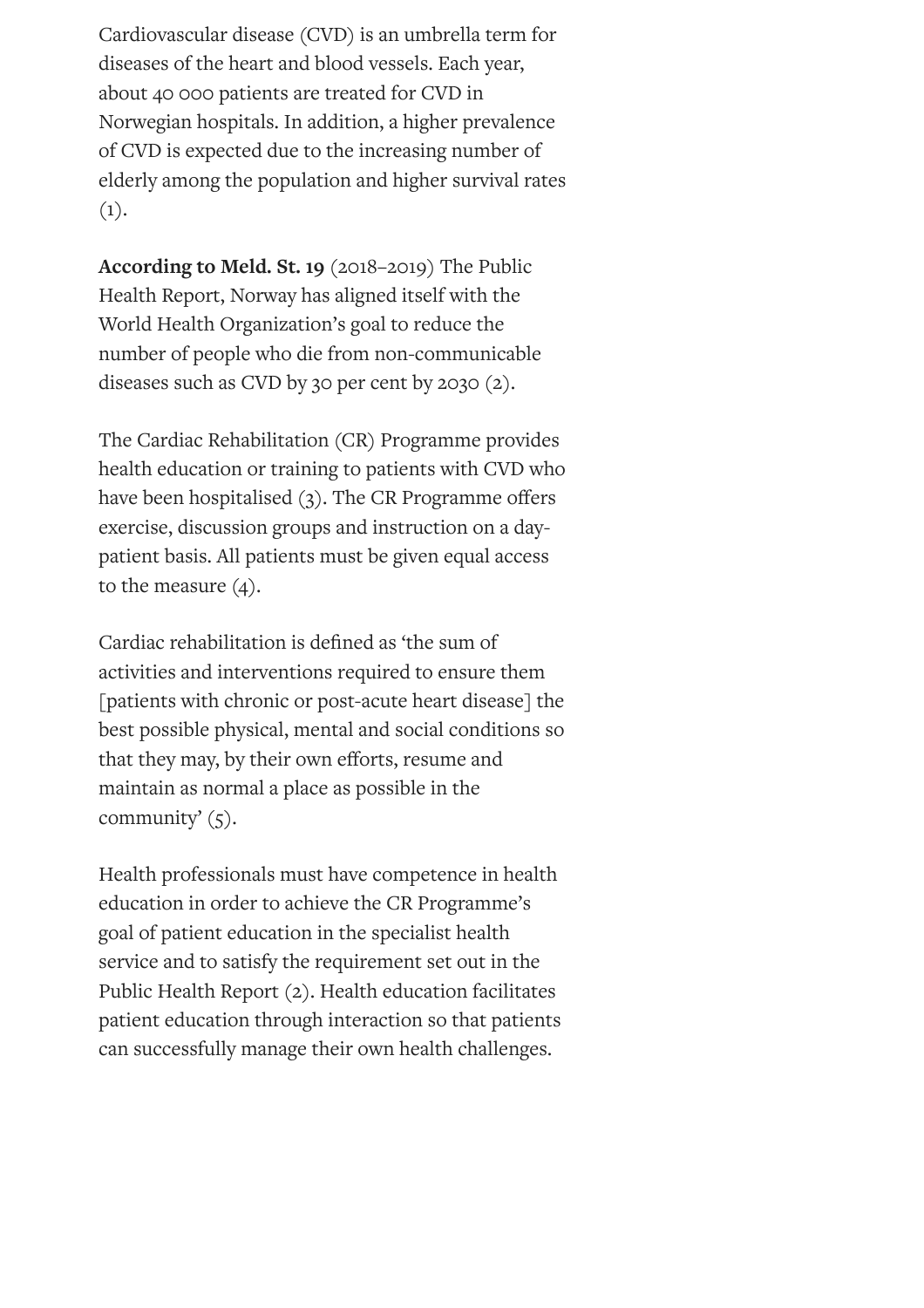This is a priority area for the Norwegian government, which has prepared a strategy for bolstering health competence among the population. Health competence is defined as a person's ability to understand, assess and apply health information in order to make knowledge-based choices about their own health (6).

Patient education can be seen in light of empowerment thinking, which involves a redistribution of power – from medical expert to patient, patient involvement and a view of patients as experts in their own health (6). Participation in the CR Programme can help patients to feel they have power over their own lives, which in turn can improve their quality of life (7).

Patient education can be essential for the ability of patients to take part in decisions about their own lives and health, which is a condition for empowerment (6, 7). In our study, we put the spotlight on recruitment to the CR Programme.

According to the Norwegian Patients' and Users' Rights Act (8), patients have a right to the information they need to take care of their own health. This information must be adapted to the patient's individual circumstances (8).

The 2018 Congress of the European Society of Cardiology declared that CR referrals must be easy to carry out. All cardiac patients should receive an unqualified recommendation and be referred in a systematic manner (9). Despite the recommendations on systematic referrals, Grace et al. (10) found that this did not result in higher participation.

Studies have shown that participation in CR reduces morbidity, improves quality of life and has socioeconomic benefits (11-16). Despite the conclusions in these studies, Norway does not have national guidelines that require Norwegian hospitals to provide CR.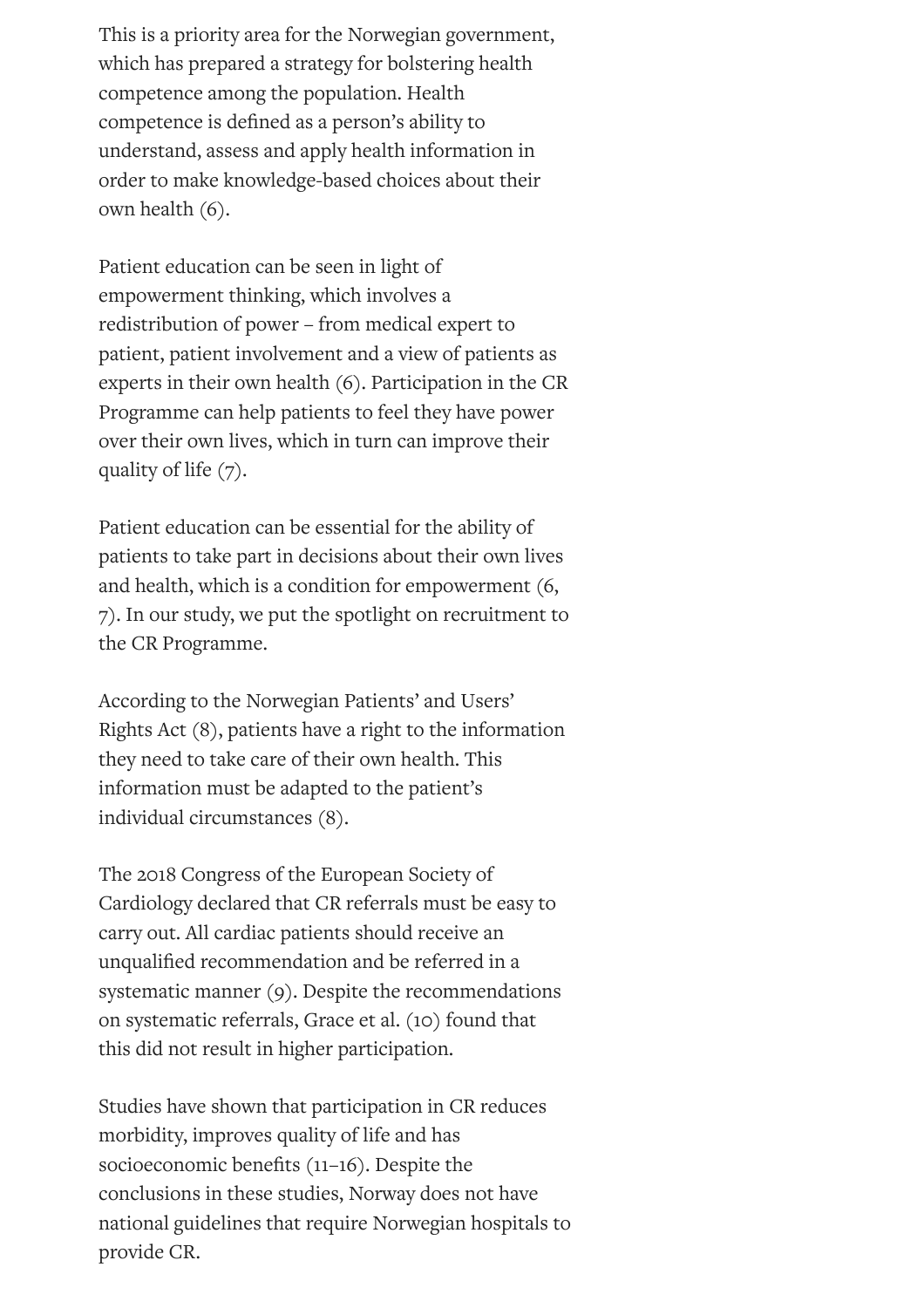As of today, 30 health trusts in Norway offer daypatient CR programmes, but the content of these has not been standardised. This means that both the content of the programmes and access to them vary, and this can affect participation in the programmes as well as their efficacy  $(17)$ .

On a nationwide basis, less than 30 per cent of CVD patients in Norway take part in CR, but the percentage of participation varies within the country (18). Studies show that patients with the most to gain by participating in learning and mastery programmes – those with a low level of education and low socioeconomic status – are not necessarily the ones who take part (19).

The most common reasons that patients do not participate are that they have not received a referral and they lack knowledge and information about the programme. Despite an increase in the number of referrals, 19 per cent of patients hospitalised for CVD are still not referred to CR (20).

Therefore, it is of interest to gain insight into health professionals' reflections and reasoning related to the recruitment of patients to the CR Programme.

#### *Objective of the study*

The study sought to gain knowledge about how health professionals recruit patients to the CR Programme and to elicit their reflections and reasoning related to recruitment. This knowledge can form the basis for strengthening recruitment and thus possibly help more patients to acquire health competence should they need it.

#### *Research question*

• How do health professionals recruit patients to the CR Programme, and what are their reflections and reasoning related to recruitment?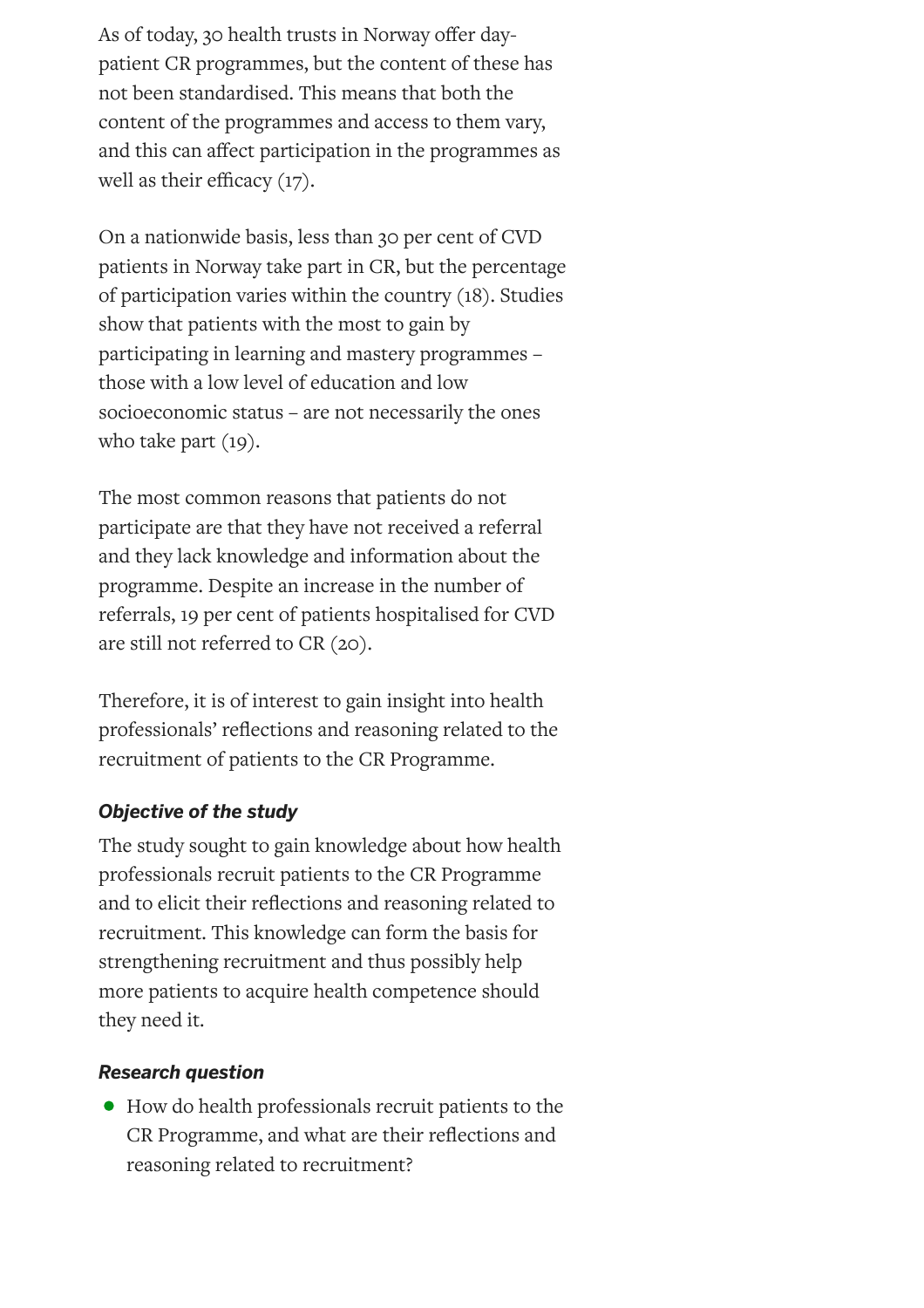## **Method**

#### *Design*

The study used the qualitative method with a descriptive and exploratory design. We used hermeneutic principles (pre-understanding– understanding, part–whole, context and history) in our analysis and interpretation of text.

At project start-up, the Learning and Mastery Centre at Akershus University Hospital and Oslo Metropolitan University (OsloMet) appointed a reference group consisting of two full professors and an associate professor from OsloMet, two registered nurses (RNs), a physiotherapist from the research community (a hospital in south-eastern Norway) and a user representative from the Norwegian National Association of Heart and Lung Disorders.

The user representative had experiential knowledge as a participant in the CR Programme after developing heart disease. The reference group provided feedback on the research questions, analysis and preliminary results.

#### *Data collection*

The data were derived from eight semi-structured interviews. The method was chosen based on the study's objective, which was to acquire thorough, detailed descriptions of health professionals' reflections, reasoning and practices related to the recruitment of patients to the CR Programme (21).

The research arena consisted of two cardiac wards at a hospital in south-eastern Norway. The researchers were invited by the health personnel of the hospital's Learning and Mastery Centre to study recruitment to the CR Programme. The purpose was to find out who participates and who does not.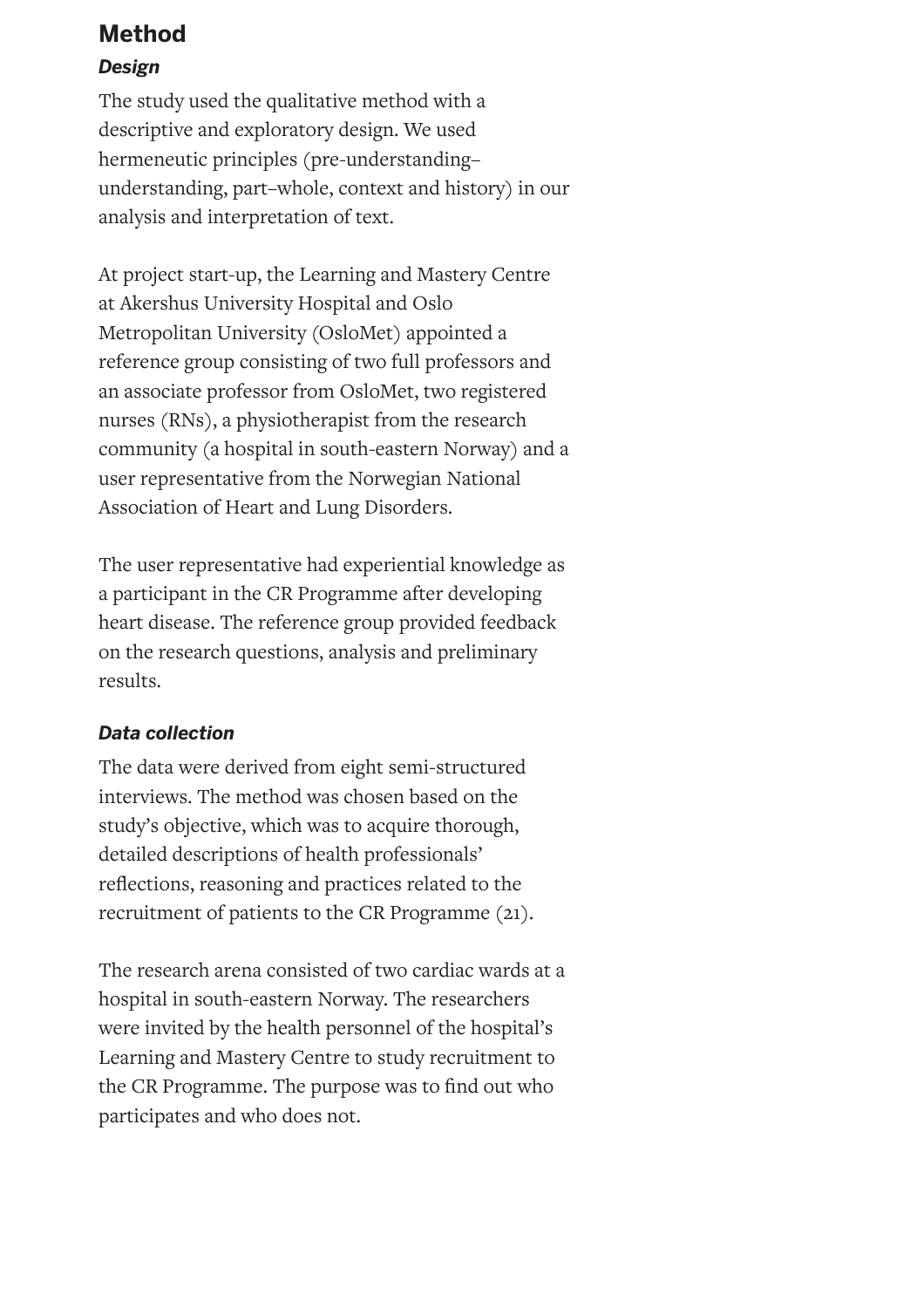The informants were strategically selected because they were health professionals who recruited patients to the CR Programme but were not associated with it in other ways. The head of the cardiac ward helped the researchers to make contact with the informants.

Inclusion criteria were a completed bachelor's degree in health sciences or a degree in medicine and a minimum of one year's experience from a cardiac ward. The informants were women and men of various ages with a health sciences or medical background. In qualitative samples, shared experiences are given more weight than the sample size, and the sample consisted of health professionals from two cardiac wards who recruit patients (22).

The lead author conducted eight semi-structured interviews with one doctor, three physiotherapists and four RNs between the ages of 30 and 40 in autumn 2019. The topics in the [interview](https://sykepleien.no/sites/default/files/2021-06/Sveg%C3%A5rden_ENG_Vedlegg%201.jpg) guide related to the health professionals' presentation of information about the CR Programme and their reflections and reasoning related to recruitment.

The interviews lasted about 75 minutes and took place in a suitable room at the hospital. We transcribed the interviews successively.

#### *Analysis*

We worked together to conduct a systematic text condensation based on Malterud's descriptions (21). In the first step of analysis, we read all of the transcribed material several times in order to form an overall impression.

We discussed the general impression, identified meaning units in the text and organised them by theme. Words, sentences or passages were linked to the research question.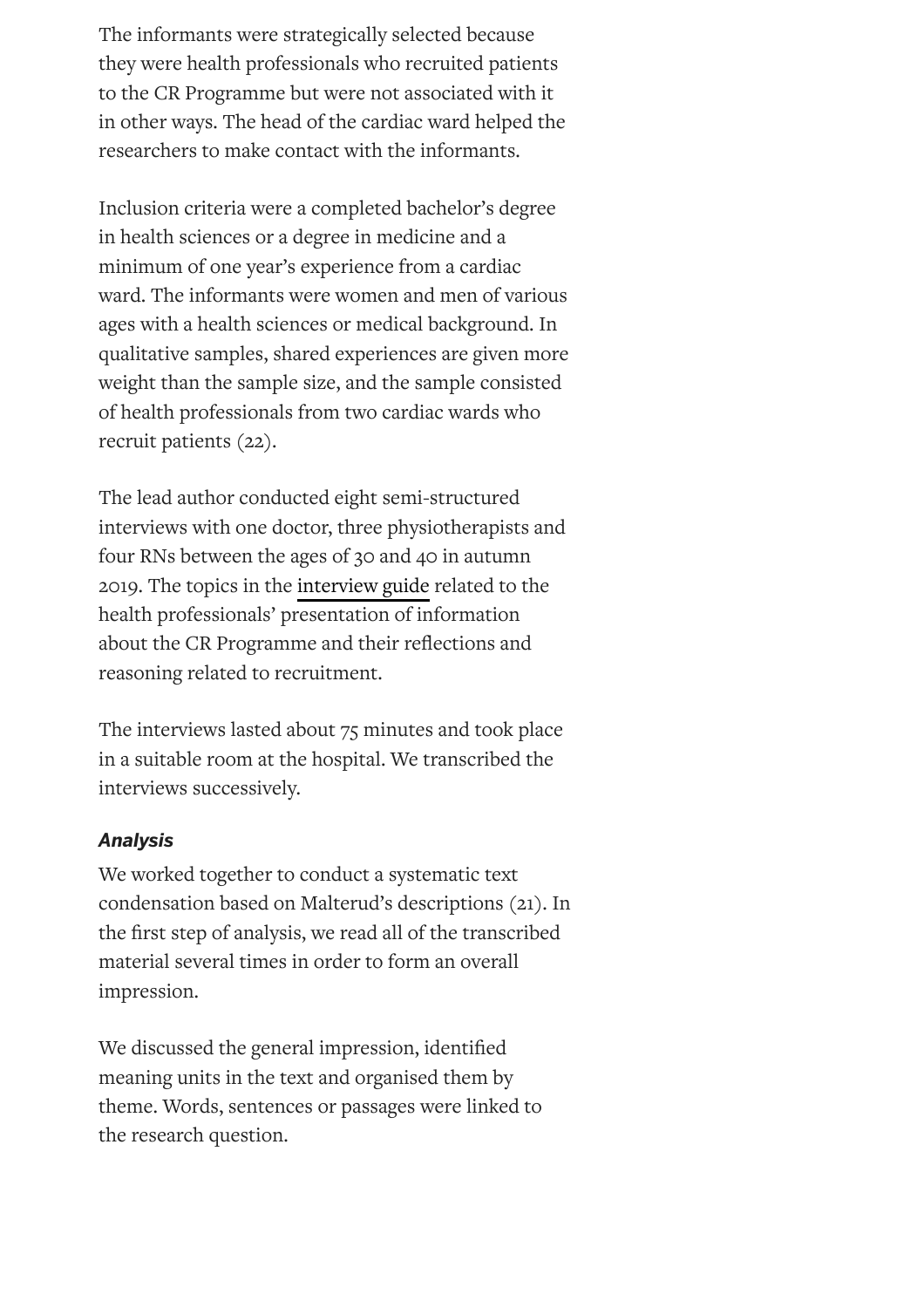We condensed the meaning units into five subcategories, which we then abstracted into two main categories. We validated the findings by assessing the results in relation to the data and the discussions in the reference group. Table 1 shows the four steps in the analysis process.

| Table 1. Steps in the analysis |  |  |  |  |
|--------------------------------|--|--|--|--|
|                                |  |  |  |  |

| Steps in the analysis                          | <b>Purpose</b>                                                                                                      | <b>Results</b>                                                                           |  |
|------------------------------------------------|---------------------------------------------------------------------------------------------------------------------|------------------------------------------------------------------------------------------|--|
| 1. Multiple readings and<br>overall impression | Gain an overview and form an<br>impression of the data                                                              | Overall impression put in writing<br>and greater insight into the content<br>of the data |  |
| 2. Meaning units                               | Identify all relevant units in the data.<br>Be open to impressions, ensure that<br>relevant information is included | 17 pages of meaning units, sorted<br>into six colour codes                               |  |
| 3. Condensation                                | Extract meaning, sort the data and<br>identify sub-categories                                                       | Five sub-categories                                                                      |  |
| 4. Abstraction                                 | Creation of main categories.<br>Macrolevel understanding of the data                                                | Two main categories                                                                      |  |

Table 2 shows the results of the analysis.

Table 2. Results of the analysis

| <b>Main categories</b>                                                                   | Sub-categories                                                                                                           | <b>Examples of statements</b>                                                                                                                                                                                                                        |  |  |
|------------------------------------------------------------------------------------------|--------------------------------------------------------------------------------------------------------------------------|------------------------------------------------------------------------------------------------------------------------------------------------------------------------------------------------------------------------------------------------------|--|--|
| Randomness rules                                                                         | • An important programme,<br>but insufficient time for recruitment<br>• Parameters and limitations<br>• Lack of a system | • 'I don't have time to ask the patients;<br>I just put them on the list.'<br>• 'It's only in Norwegian, which is a problem.'<br>. 'I don't know if it's a task for the nurses or<br>the doctors.'                                                   |  |  |
| The main concern is<br>• Strategy<br>to get the patients on<br>• Assessments<br>the list |                                                                                                                          | • 'I try to sell it as much as I can and get them to<br>say yes. Quite simply, I try to convince them.'<br>• 'Some of us inform the patients right before<br>they go in for an angiogram, when many of the<br>patients are naturally quite nervous.' |  |  |

#### *Ethical considerations*

The Data Protection Officer for Research and the hospital's data protection officer approved the project (project number 61140). The informants were given verbal information about the study at an information meeting, and they were sent written information prior to the interviews.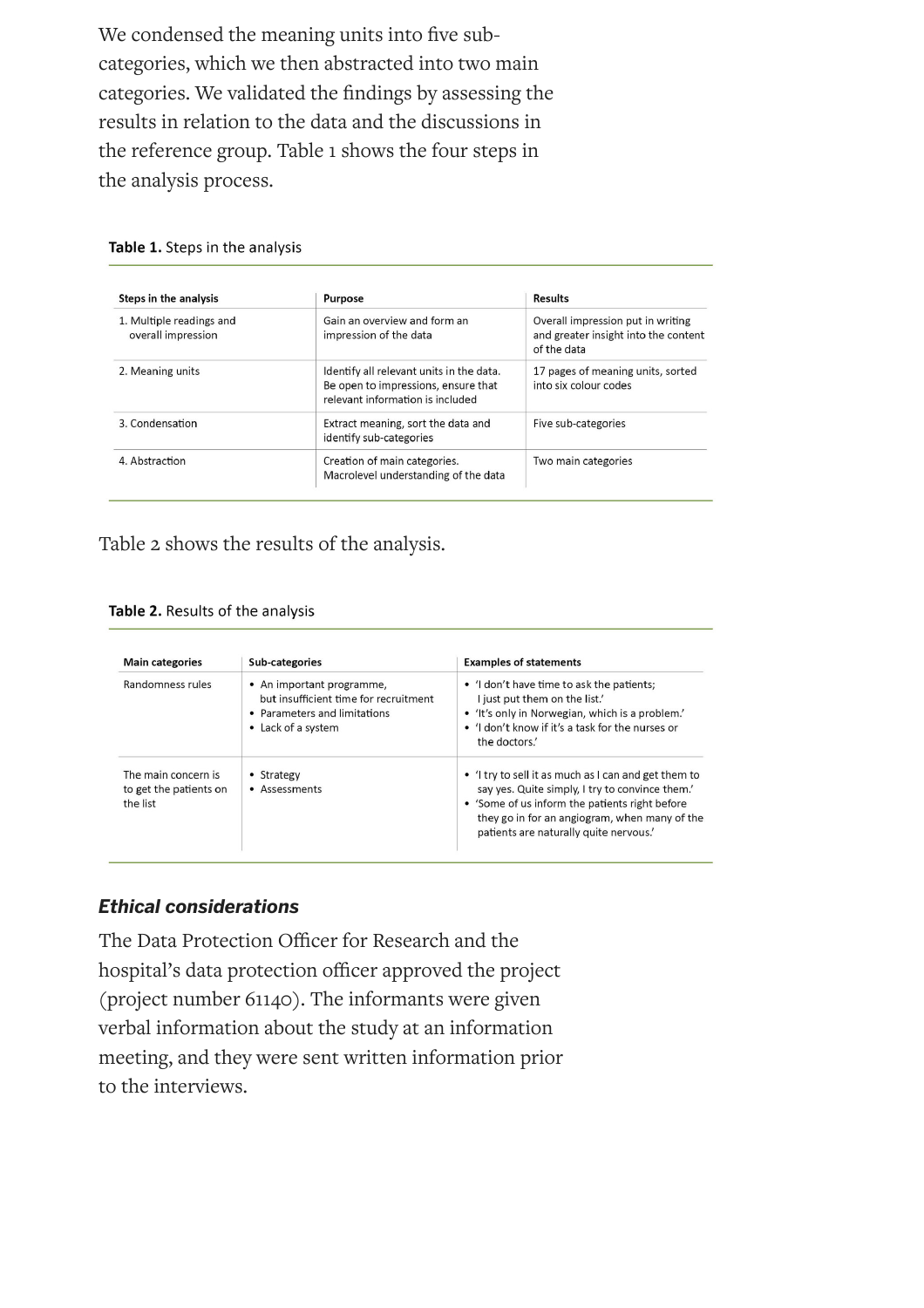The informants were guaranteed that their identities would be kept anonymous when the paper was published. In addition, they were informed that their participation was voluntary and that they were free to withdraw at any time without negative consequences. All of them gave their informed consent.

## **Resultater**

Analysen resulterte i to hovedkategorier med fem underkategorier. Informantene hadde ulike refleksjoner om rekruttering. Resultatet viser at rekrutteringen var preget av tilfeldigheter, mangel på tid og lite definerte systemer.

Rekrutteringen handlet i størst grad om å få satt pasientene på listen over deltakere til Hjerteskolen, som informantene fremstilte som et viktig tilbud.

#### *Randomness rules*

#### **An important programme, but insucient time for recruitment**

The informants said that CR was meaningful for the patients because their participation in the programme could help them to change their lifestyle and prevent new disease. One of the informants said, 'I think all patients can benefit from going and getting the information because it will most likely improve their quality of life after a cardiac event'.

# **«Several said it was dicult to prioritise recruitment when they had so many tasks.»**

The informants said that the programme was important, but that there was little time for recruitment because they had to prioritise other tasks. One of them said, 'We have enough to do already, and then we're supposed to do this too. I'm sure it's why people just give referrals and don't bother to get involved'.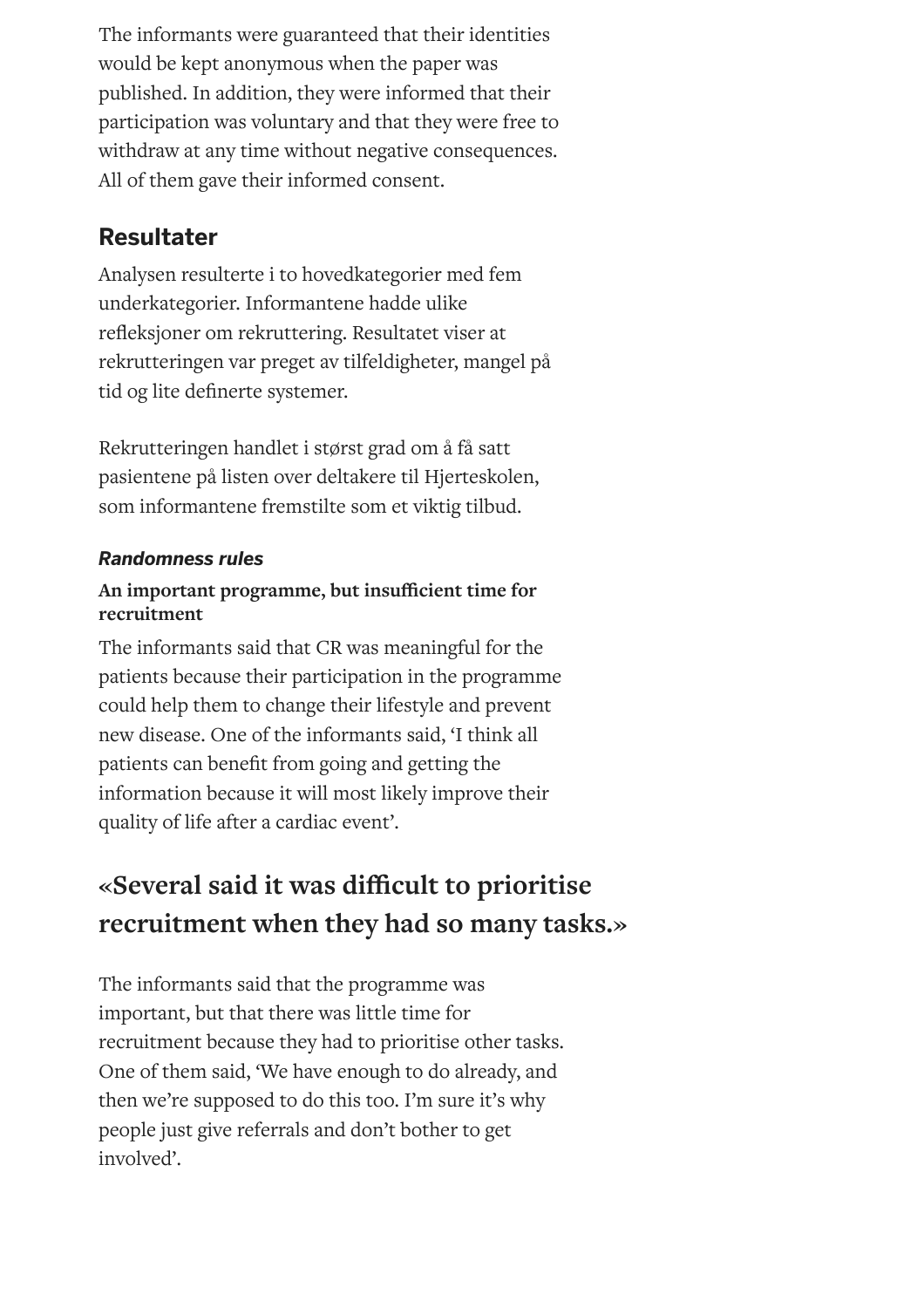Several said it was difficult to prioritise recruitment when they had so many tasks. One of them said, 'I'm unsure about that. Everyone gets the information, but during hectic periods they probably get inadequate information'. Another said, 'I don't have time to ask the patients; I just put them on the list'.

#### **Parameters and limitations**

The lack of interpreters and relevant written information were among the parameters that limited recruitment. The informants said that the lack of interpreters presented a challenge. One of them stated, 'I have to admit that I've rarely given information to patients through an interpreter'.

As a solution to the lack of interpreters, the informants explained that they used an employee who spoke Urdu. One of them said, 'We are able to reach those from Pakistan, thanks to one of our colleagues, but this assumes that he's at work'. Several informants said that the written information was only available in Norwegian. One said, 'It's only in Norwegian, which is a problem'.

#### **Lack of a system**

'Lack of a system' entailed a lack of guidelines, and recruitment therefore happened randomly. Moreover, there was no clear distribution of responsibility to indicate which professional group was responsible for recruitment.

Regarding the question of who was responsible for recruitment, the informants disagreed among themselves. One said, 'I don't know if it's a task for the nurses or the doctors'.

The informants said that they did not talk with their colleagues about how they recruited patients. When asked how the staff communicated with each other about the CR Programme, one informant said, 'We don't'.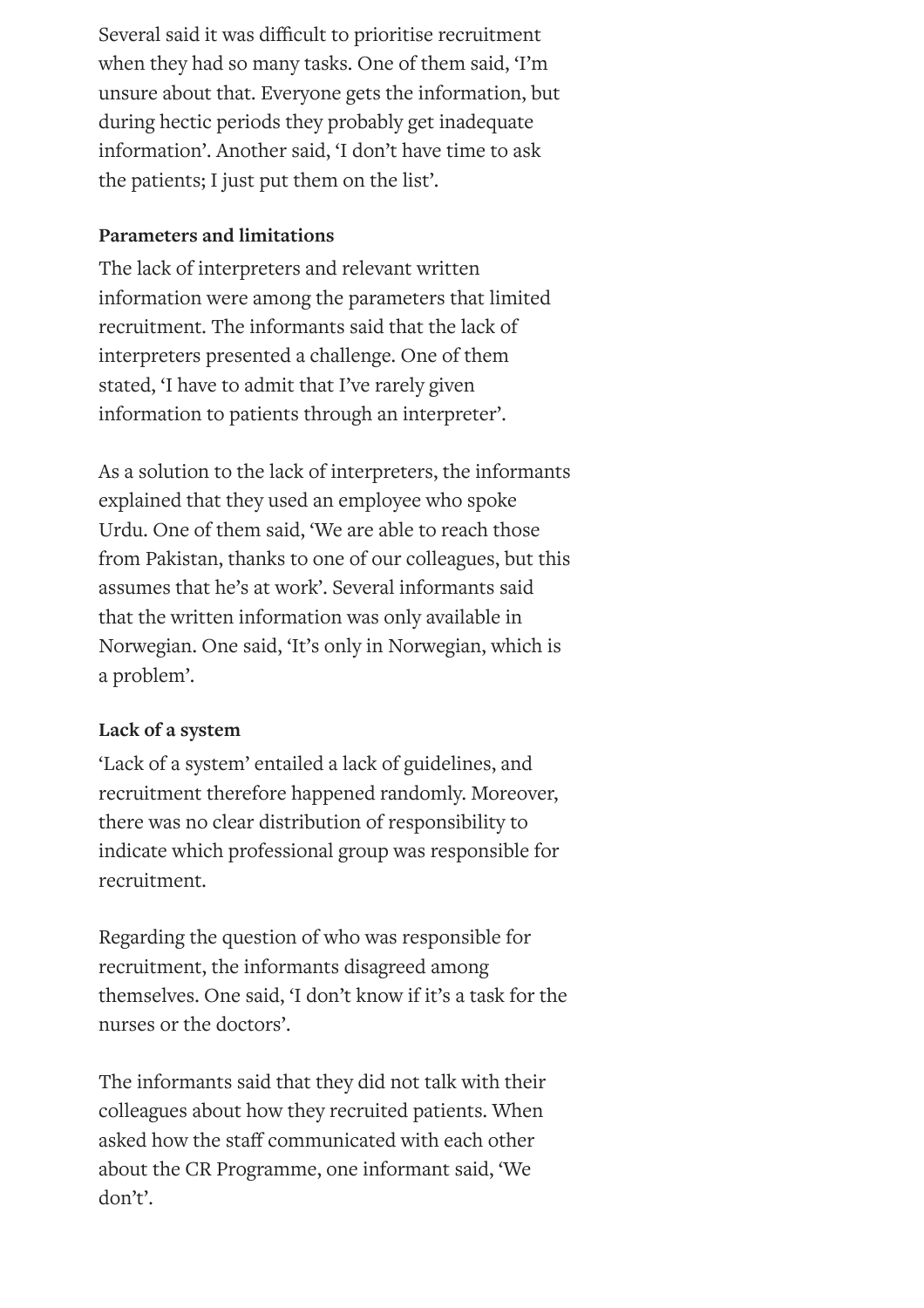### *The main concern is to get the patients on the list* **Strategy**

The informants said that they used various strategies when recruiting patients, such as adapting their communication, making positive comments about the programme and asking a doctor to speak with the patients about it. One said, 'I try to sell it as much as I can and get them to say *yes*. Quite simply, I try to convince them'.

The informants said that the strategies they used produced varying results. One of them said that the department had put increased focus on the importance of sitting down with the patients: 'You become more aware of how important it is to sit down at their bedside and chat with them'.

#### **Assessments**

The informants made different assessments regarding recruitment, but a common one was that all patients should be put on the list. The informants gave consideration to when it was best to recruit patients and how receptive the patients would be.

One of them said, 'I observe the situation and see how the patient responds. If they are not very interested, we just give them the heart information, and say nothing about the CR Programme'. Another one explained, 'Some of us inform the patients right before they go in for an angiogram, when many of the patients are naturally quite nervous'.

## **Discussion**

Below we discuss the results of the study in relation to relevant research. The results show that recruitment was characterised by randomness, insufficient time and poorly defined systems. Recruitment mainly entailed putting patients on a participant list for the CR Programme, which the informants described as an important measure.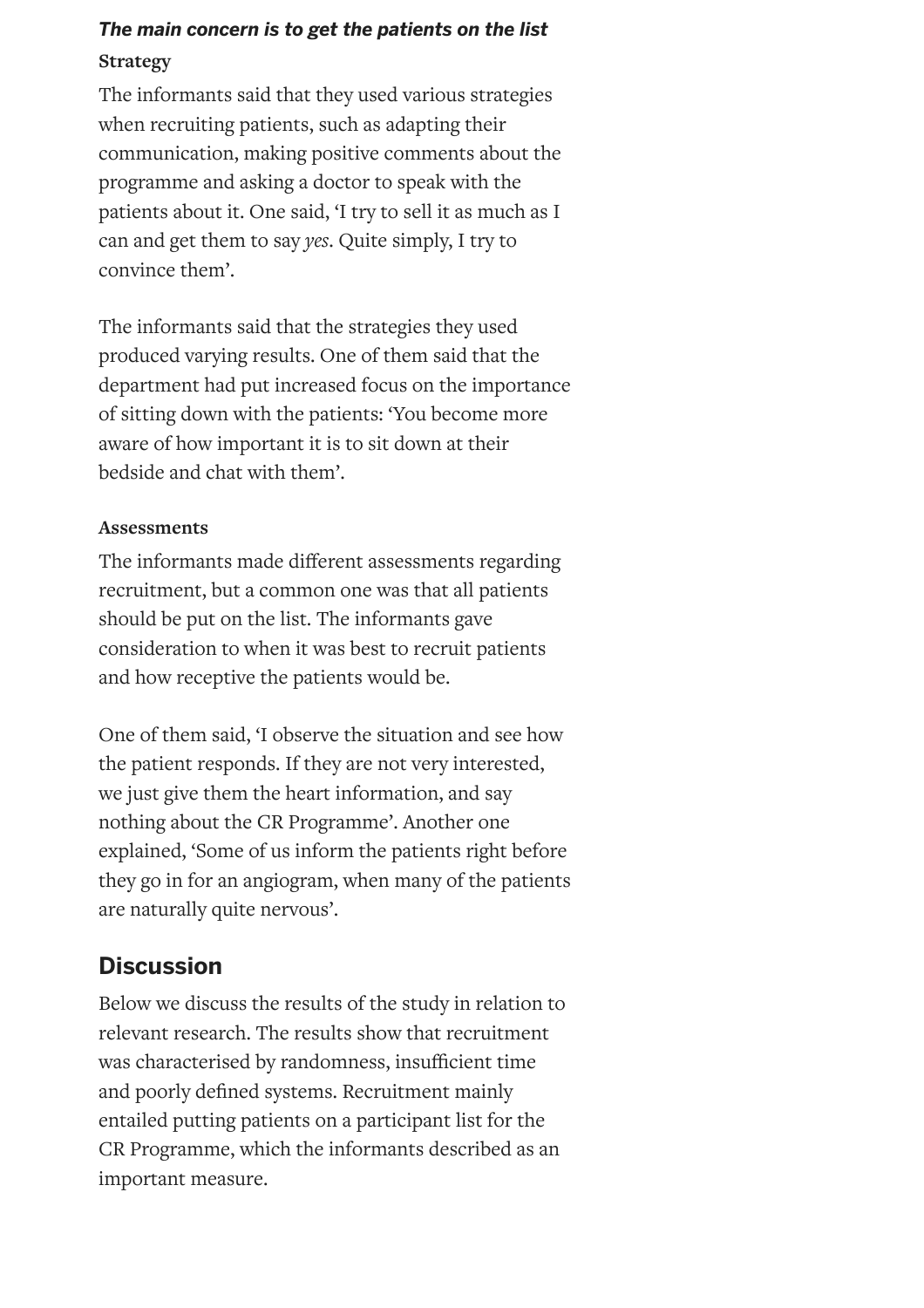#### *Randomness rules*

The results suggest that the informants thought that the CR Programme was important, but that challenges related to time, systematic referrals, written information and a lack of interpreters affected recruitment to the programme.

The manner in which patients are recruited is believed to be signicant for whether they choose to participate. According to Beatty et al. (20), CR is an under-utilised service because few patients are recruited.

In this context, recruitment consists of a conversation between the health professional and the patient with the goal of encouraging the patient to participate. In our study, the informants stated that they recruited patients by talking with them.

However, low enrolment numbers suggest that conversations are not enough (20). According to Beatty et al. (22), systematic referrals can help to increase participation and enable health professionals to recruit patients as part of a busy workday (20).

# **«Our informants told us that speakers of a foreign language were recruited only occasionally.»**

If recruitment to the CR Programme is part of systematic efforts within the department, time for recruitment will probably be given priority. Systematic referrals can also help to achieve the goal of equal access to the programme (4).

Our informants told us that speakers of a foreign language were recruited only occasionally, and thus access to this health programme is not equal. On the other hand, Grace et al. (10) found that systematic referrals did not result in higher participation, but that the strategy promoted equal access.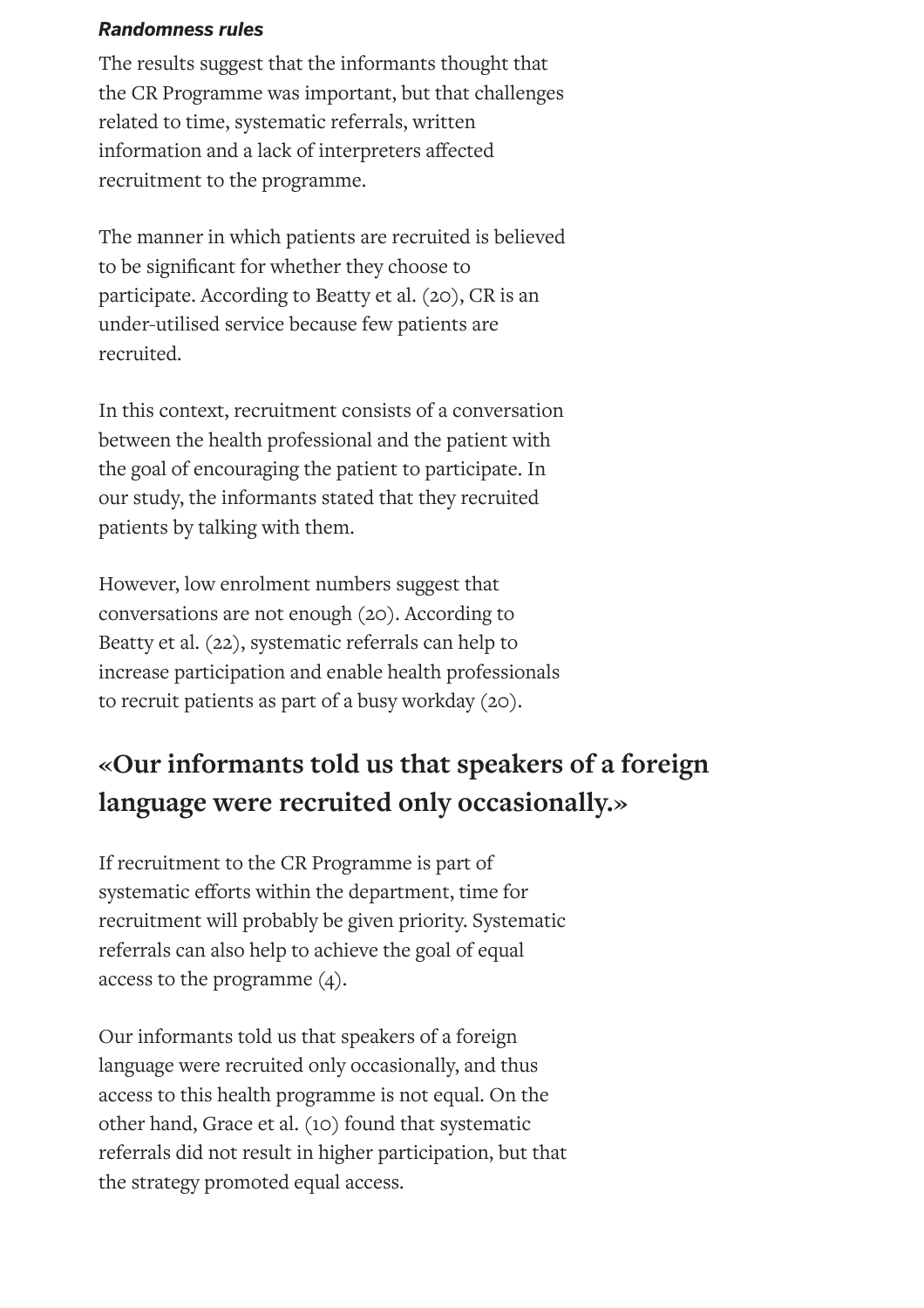However, it is reasonable to assume that systematic referrals alone are not enough to ensure better utilisation of the programme. It may be necessary, for example, to translate the written information into several different languages and to increase access to interpreters to promote equal access.

According to the Norwegian Patients' and Users' Rights Act (8), patients have a right to the information they need to take care of their own health and to protect their rights. This information must be adapted to the patient's individual circumstances (8).

By using systematic referrals, all patients will be referred automatically, but this does not necessarily ensure that the individual adaptation requirement will be met.

Systematic referrals can deprive patients of the chance to be actively involved in their own health care. When this occurs, the patient becomes a recipient, not a participant, which is not in keeping with the concept of empowerment (6).

#### *Recruitment lacks guidelines*

Gravely-Witte et al. (23) found that they achieved the highest enrolment by using a combination of systematic referrals and patient conversations. This combination can promote better utilisation of the programme as well as equal access to it.

The combination of systematic referrals and information adapted to the patient's individual circumstances can create a framework in which patients can make their own decisions.

The results indicate that recruitment to the CR Programme lacks structure in the form of guidelines that could potentially ensure the patient's right to equal access to health services.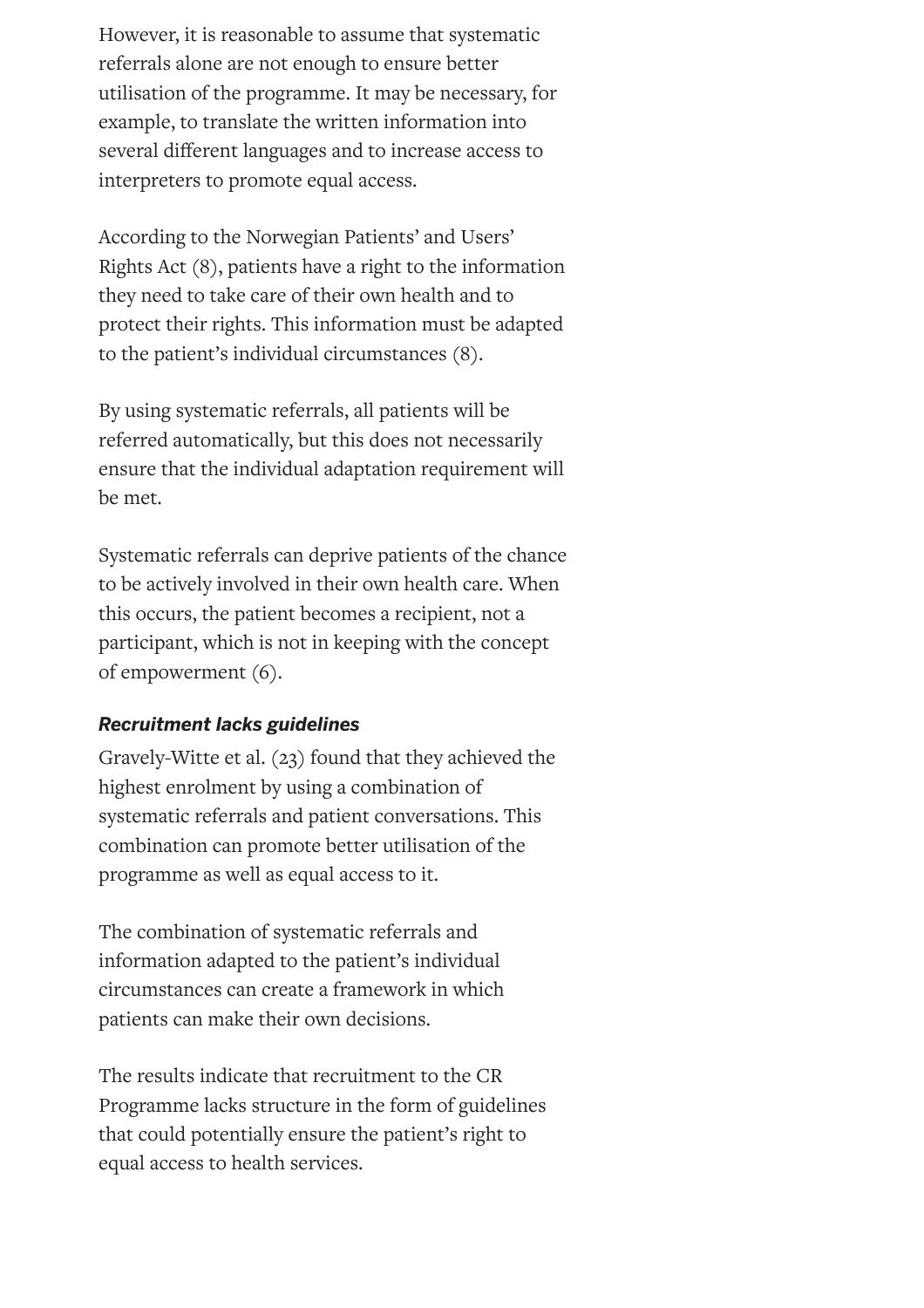According to the Specialist Health Services Act (24), regional health authorities are responsible for ensuring that the entire population in the health region is offered equivalent specialist health services.

Equivalent services means that everyone has equal access to health and care services, regardless of diagnosis, place of residence, financial situation, gender, ethnicity and life situation.

# **«The results also suggest that there is no system to determine which professional group is responsible for recruitment at the hospital.»**

To achieve equivalent services, the regional health authorities must organise the services based on the patient's circumstances and needs (25). This work will be demanding, but studies have shown that participation in CR reduces morbidity, improves quality of life and has socioeconomic benefits, as more people are able to return to the labour force (11–16).

The results also suggest that there is no system to determine which professional group is responsible for recruitment at the hospital. As a result, nobody takes responsibility since the employees do not feel a sense of ownership for recruitment.

To help employees feel a sense of ownership, which can impact on their thinking, practice and actions, it can be important to involve them in the process of drawing up recruitment guidelines (26).

The programme is delivered on a day-patient basis, indicating that the patient's general practitioner could also help with recruitment. In this case, cooperation between general practitioners and hospitals would be needed.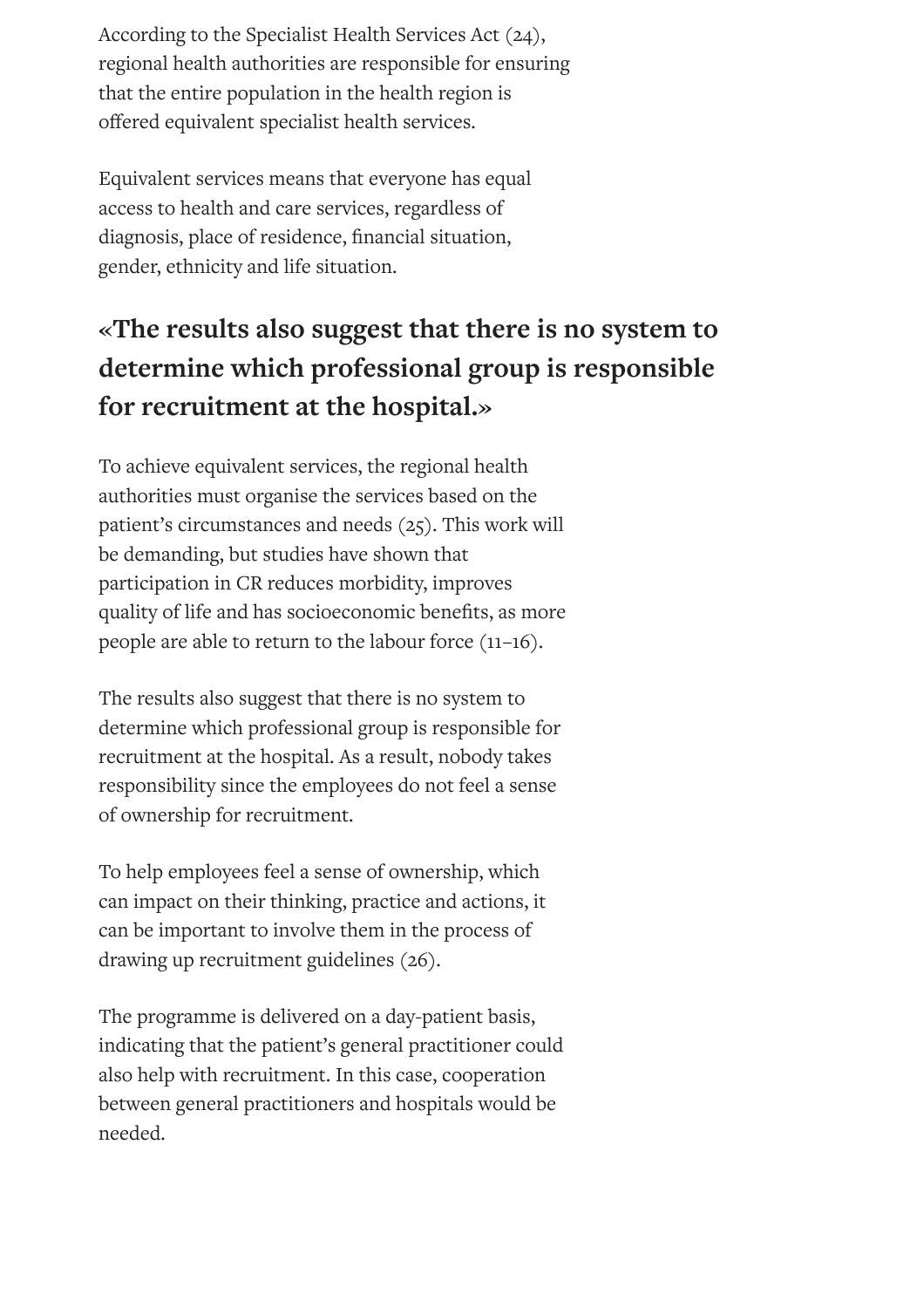#### *The main concern is to get the patients on the list*

The results suggest that the strategies used by the informants did not correspond with the concept of empowerment, but incorporated a more paternalistic view. The results seem to show that the informants did not focus on the patient's needs, but on their own understanding of what is best for the patient.

The informants employed strategies that involved using a 'louder voice, 'convincing the patients' and 'fetching the doctor'. Such strategies may have diminished the patients' motivation to participate in the CR Programme.

A paradigm shift has occurred within the health sector – from a paternalistic view in which the medical experts know what is best for the patient and act according to their own understanding to a view more aligned with empowerment in which the patients are the experts in their own health and have influence over their own treatment (6).

# **«It is understandable that in a busy workday, the informants use strategies to get the patients on the list because they feel the programme is important.»**

Such a change can be a more appropriate recruitment strategy for increasing enrolment. It is understandable that in a busy workday, the informants use strategies to get the patients on the list because they feel the programme is important. On the other hand, the strategies they use may have a negative impact on recruitment because it may not be the patients themselves who choose to participate.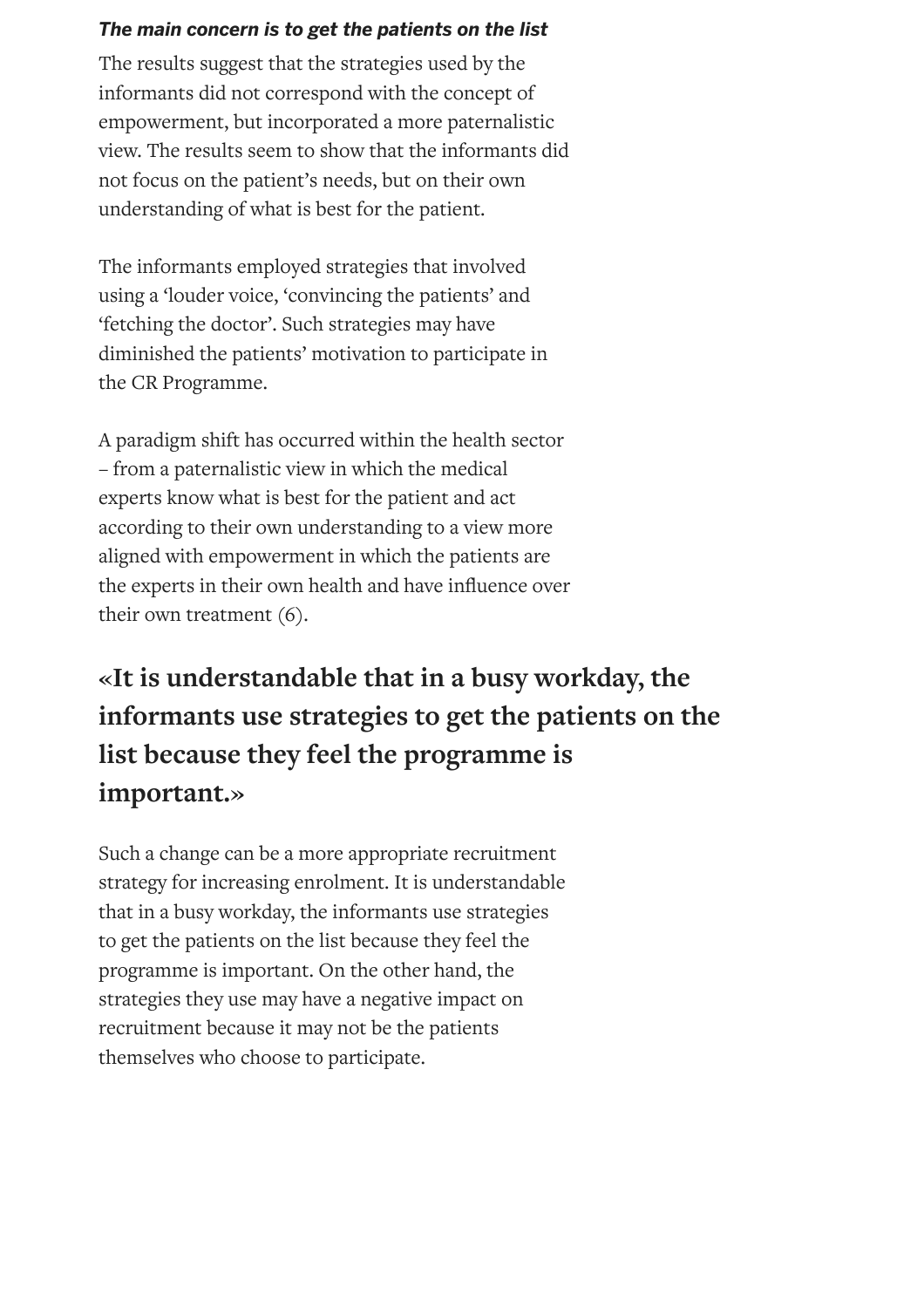Rouleau et al. (27) found that patients did not take part in CR due to concerns about their own ability to engage in and travel to the programme. According to Rouleau et al., a short conversation between the health professional and the patient about the obstacles both increases the patient's intention to enrol and their actual participation.

Health education entails making appropriate assessments and choices that facilitate learning about and mastery of health challenges (6). Health education is an important competency among health professionals in connection with recruitment.

#### *The informants view themselves as experts*

The results suggest that the informants think of themselves as experts, meaning they know what is best for the patients. This perception can affect their assessments, and thus recruitment. For example, several of them said that they put the patients on the list without their consent because they believed it was important for the patients to participate.

They may have made this assessment more or less unconsciously, but it is important to be aware of what is done and why it is done by reflecting on one's own practice and own competence (6).

Evidence-based practice is a goal within the health service. Evidence-based practice means that medical decisions are based on systematically collected, research-based knowledge and user knowledge (29).

Acquisition of competence in connection with recruitment will enable an evidence-based practice grounded in research-based knowledge and user knowledge. This could possibly contribute to an appropriate use of strategies and well-considered assessments related to recruitment.

It is uncertain whether the health education content in university health science studies meets the need for recruitment-related competence (30).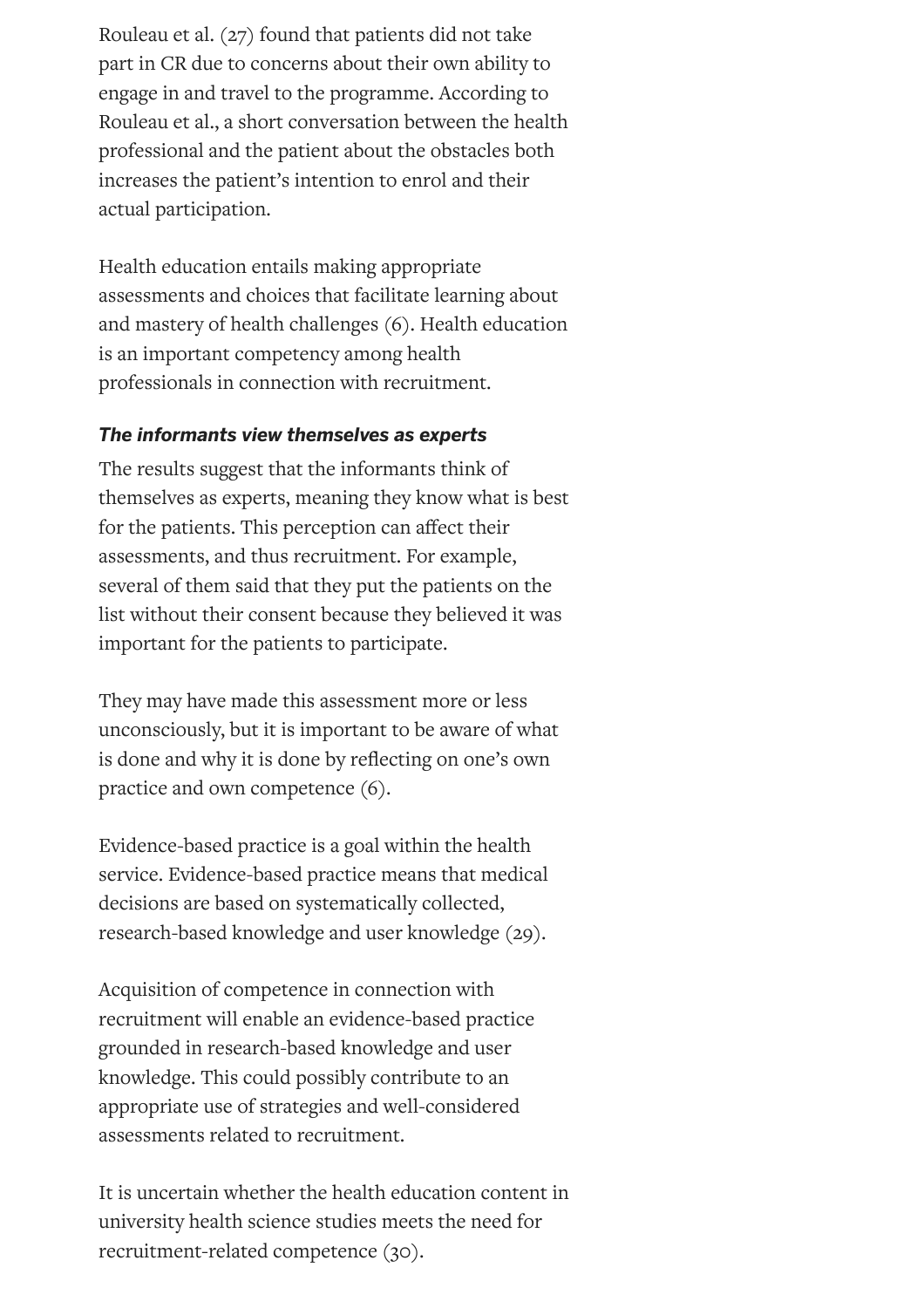The fact that the informants offered so few reflections could possibly be explained by a lack of health education competence, but it could also have to do with how the interviews were conducted.

#### *Strengths and weaknesses of the study*

To answer the research question, it was necessary to interview the informants at the hospital. Out of loyalty to their workplace, the informants may have expressed themselves more positively and put less emphasis on any negative experiences. Observations in addition to interviews might have produced more accurate results.

Regarding recruitment of informants, the lead author and the head of the cardiac ward at the hospital worked together on this task. Their collaboration was necessary in order to recruit informants, but it may have affected who was recruited.

The informants were well-spoken, and this could be the reason they were chosen. The data are not necessarily representative of everyone who recruits patients to the CR Programme.

The low number of follow-up questions in the interviews may have prevented the informants' reflections from coming clearly enough to the fore, for example, when the informants contradict themselves by saying that they believe the programme is important, but the recruitment has an aspect of randomness.

The fact that both researchers analysed the data strengthened the study's credibility, but this credibility could have been enhanced even further if the informants had validated the results. To achieve reliability, we have tried to be transparent (show what was done) in our explanation of the research process.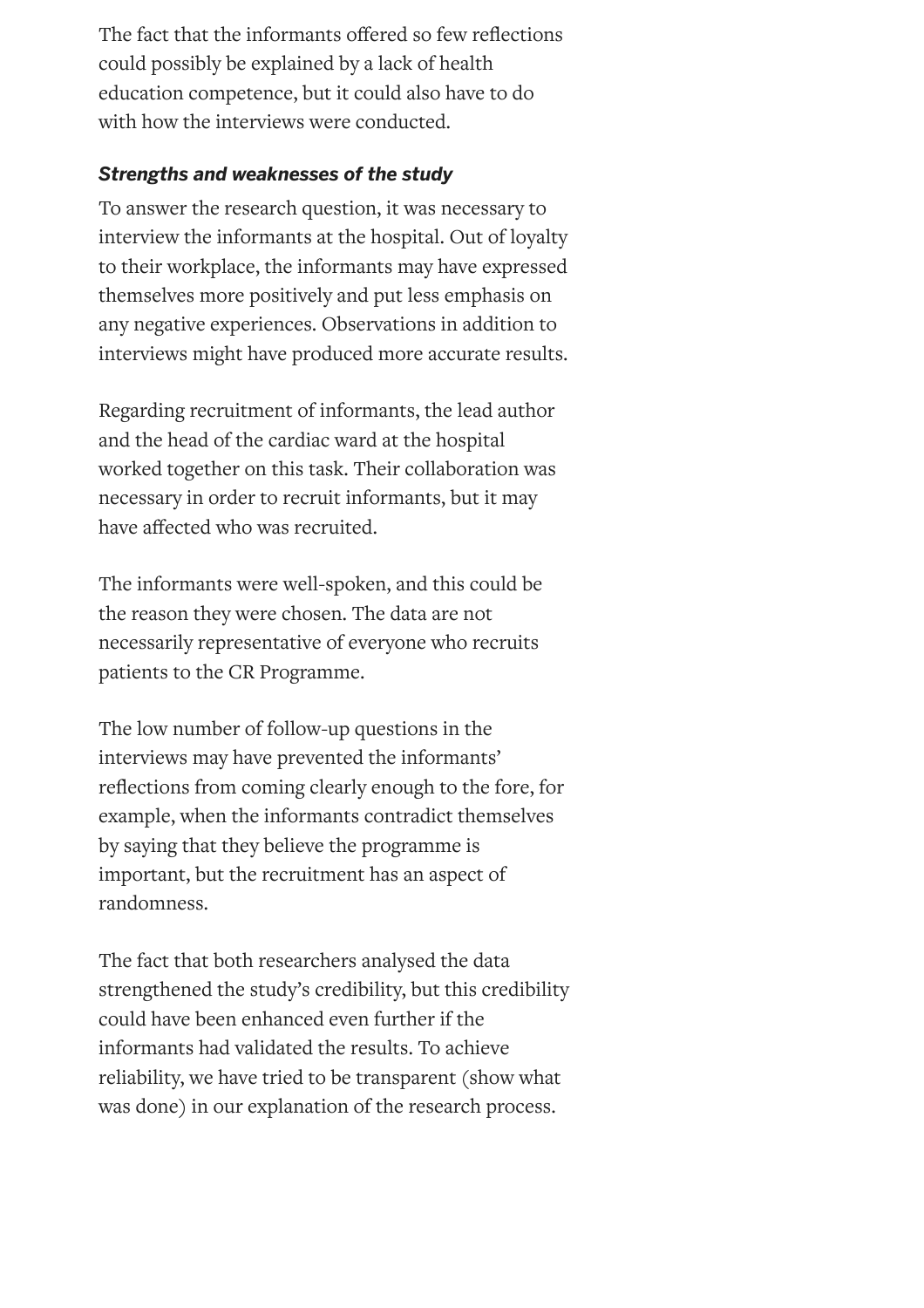While the lack of national guidelines for CR programmes makes it challenging to transfer the results beyond the local context, the results could be relevant for other hospitals that offer  $CR(21)$ . Therefore, the study could have been strengthened if the data collection had been done at multiple hospitals.

# **Conclusion**

The study identified challenges related to recruitment to one hospital's CR Programme. The results indicate that 'randomness rules' and that 'the main concern is to get the patients on the list'.

To prevent randomness in recruitment, it may be necessary to develop a system and guidelines for recruitment. Communication among health professionals about how recruitment should be carried out could be beneficial.

To further develop the CR Programme and to avoid the attitude that 'the main concern is to get the patients on the list', it may be useful for health professionals who recruit patients to CR to acquire health education competence through training or practice.

# **References**

1. Folkehelseinstituttet. Hjerte- og karsykdommer i Norge. Available at:

https://www.fhi.no/nettpub/hin/helse-og[sykdom/hjerte--og-karsykdommer-i-norge---f/#dagens](https://www.fhi.no/nettpub/hin/helse-og-sykdom/hjerte--og-karsykdommer-i-norge---f/#dagens-situasjon-for-hjerte-og-karsykdommer-i-norge)situasjon-for-hjerte-og-karsykdommer-i-norge (downloaded 01.05.2019).

2. Meld. St. 19 (2018–2019). Folkehelsemeldinga – Gode liv i eit trygt samfunn. Oslo: Helse- og omsorgsdepartementet; 2019. Available at: [https://www.regjeringen.no/contentassets/84138eb559e](https://www.regjeringen.no/contentassets/84138eb559e94660bb84158f2e62a77d/nn-no/pdfs/stm201820190019000dddpdfs.pdf) 94660bb84158f2e62a77d/nnno/pdfs/stm201820190019000dddpdfs.pdf (downloaded 10.05.2019).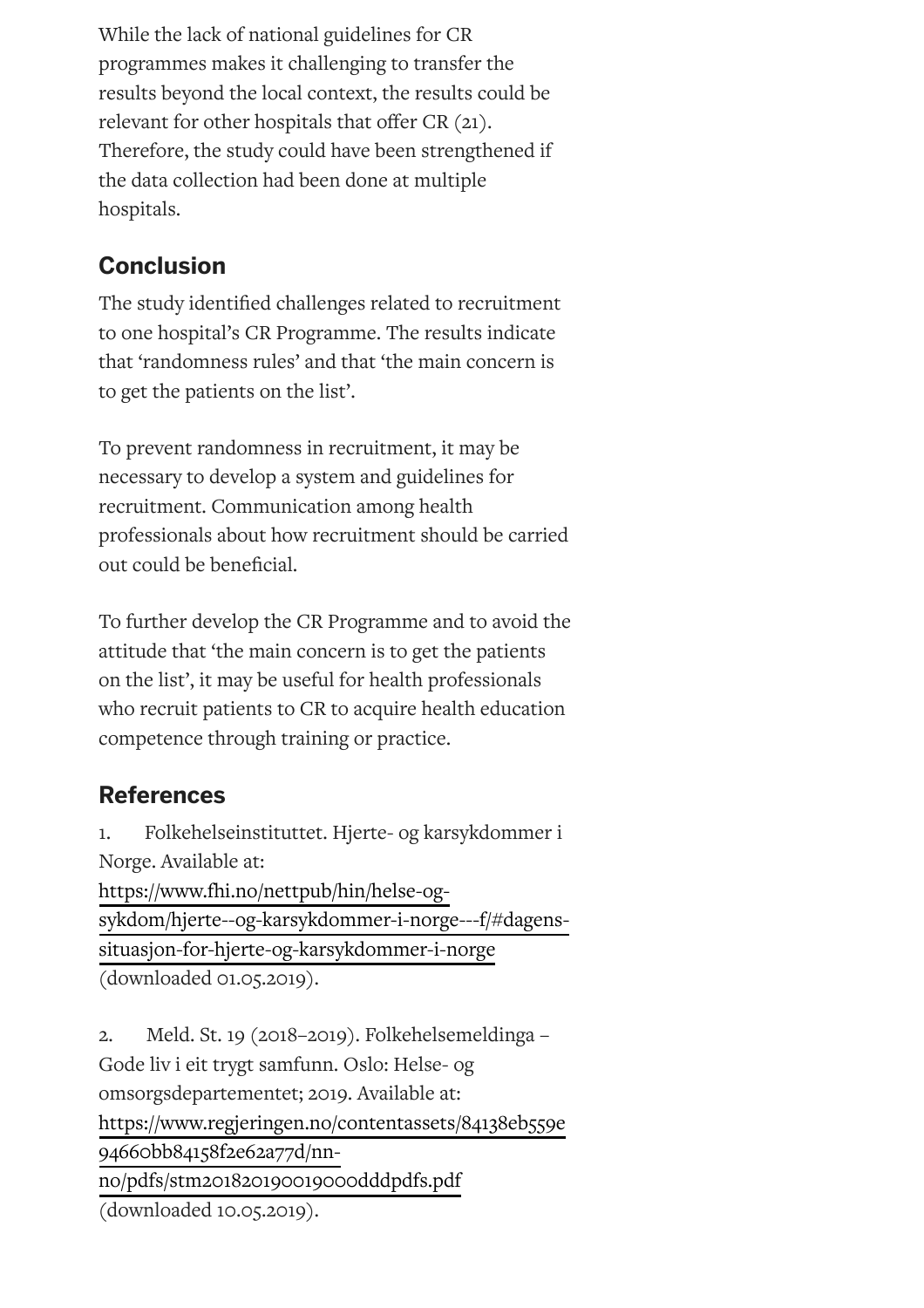3. Vestre Viken. Hjerterehabilitering, Ringerike sykehus. Available at: [https://vestreviken.no/behandlinger/hjerterehabiliterin](https://vestreviken.no/behandlinger/hjerterehabilitering-ringerike-sykehus) g-ringerike-sykehus (downloaded 19.12.2020).

4. Bratli S. Lærings- og mestringstilbud Oslo. Available at: https://mestring.no/wp[content/uploads/2013/03/generell-brosjyre-141216](https://mestring.no/wp-content/uploads/2013/03/generell-brosjyre-141216-web.pdf) web.pdf (downloaded 16.05.2019).

5. Verdens helseorganisasjon (WHO). Rehabilitation after cardiovascular diseases, with special emphasis on developing countries. Report of a WHO Expert Committee. Geneva: 1993. World Health Organization technical report series. 0512-3054. 831. Available at: [https://apps.who.int/iris/bitstream/handle/10665/38455/](https://apps.who.int/iris/bitstream/handle/10665/38455/WHO_TRS_831.pdf?sequence=1&isAllowed=y) WHO\_TRS\_831.pdf?sequence=1&isAllowed=y (downloaded 01.05.2019).

6. Tveiten S. Helsepedagogikk: pasient- og pårørendeopplæring. Bergen: Fagbokforlaget; 2020.

7. Stenberg U, Øverby MH, Fredriksen K, Kvisvik T, Westermann KF, Vågan A, et al. Utbytte av lærings- og mestringstilbud. Sykepleien. 2017;(4):52–5.

8. Lov 2. juli 1999 nr. 63 om pasient- og brukerrettigheter (pasient- og brukerrettighetsloven). Available at: [https://lovdata.no/dokument/NL/lov/1999-](https://lovdata.no/dokument/NL/lov/1999-07-02-63) 07-02-63 (downloaded 23.04.2020).

9. St. Olavs hospital. Automatisk henvisning får flere på hjerterehab. Available at: https://stolav.no/fag[og-forskning/kompetansetjenester-og-sentre/nasjonal](https://stolav.no/fag-og-forskning/kompetansetjenester-og-sentre/nasjonal-kompetansetjeneste-trening-som-medisin/hjerteinfarkt-og-angina-pectoris/automatisk-henvisning-far-flere-pa-hjerterehab)kompetansetjeneste-trening-sommedisin/hjerteinfarkt-og-angina-pectoris/automatiskhenvisning-far-flere-pa-hjerterehab (downloaded 29.08.2020).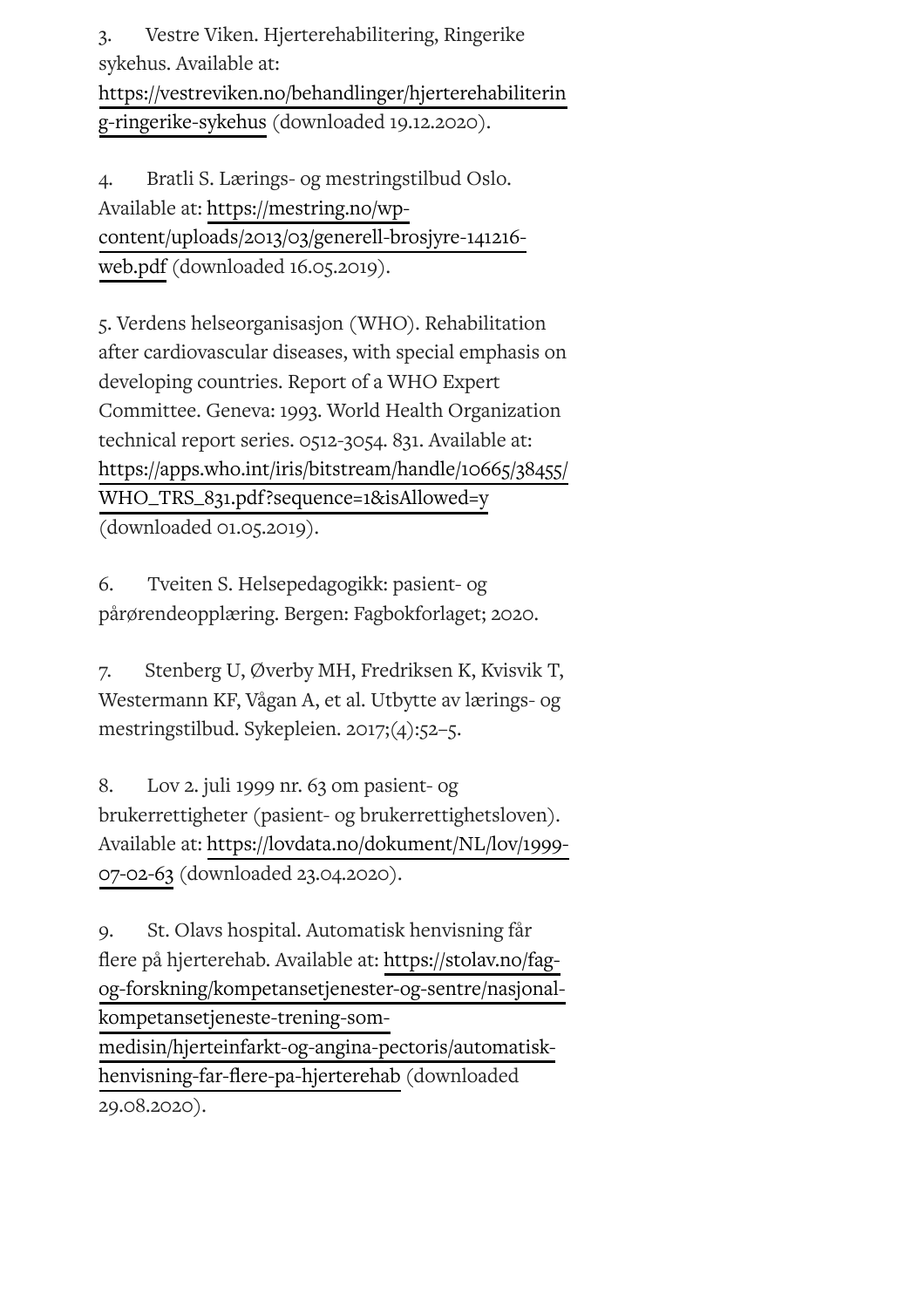10. Grace SL, Leung YW, Reid R, Wu G, Alter DA. The role of systematic inpatient cardiac rehabilitation referral in increasing equitable access and utilization. Journal of cardiopulmonary rehabilitation and prevention. 2012 Jan.–Feb.;32(1):41–7.

11. van Engen-Verheul M, de Vries H, Kemps H, Kraaijenhagen R, de Keizer N, Peek N. Cardiac rehabilitation uptake and its determinants in the Netherlands. European Journal of Preventive Cardiology. 2013 Apr.;20(2):349–56. DOI: [10.1177/2047487312439497](https://doi.org/10.1177/2047487312439497)

12. Ruano-Ravina A, Pena-Gil C, Abu-Assi E, Raposeiras S, van 't Hof A, Meindersma E, et al. Participation and adherence to cardiac rehabilitation programs. A systematic review. International Journal of Cardiology. 2016 Nov.;223:436–43. DOI: [10.1016/j.ijcard.2016.08.120](https://doi.org/10.1016/j.ijcard.2016.08.120)

13. Astley MC, Neubeck NL, Gallagher AR, Berry AN, Du AH, Hill AM, et al. Cardiac rehabilitation: unraveling the complexity of referral and current models of delivery. The Journal of Cardiovascular Nursing. 2017 May–Jun.;32(3):236–43.

14. Munkhaugen J, Sverre E, Peersen K, Egge Ø, Eikeseth CG, Gjertsen E, et al. Patient characteristics and risk factors of participants and non-participants in the NOR-COR study. Scandinavian Cardiovascular Journal. 2016 Nov.;50(5–6):317. DOI: [10.1080/14017431.2016.1202445](https://doi.org/10.1080/14017431.2016.1202445)

15. Peersen K, Munkhaugen J, Gullestad L, Liodden T, Moum T, Dammen T, et al. The role of cardiac rehabilitation in secondary prevention after coronary events. European Journal of Preventive Cardiology. 2017 Sep.;24(13):1360–8. DOI: [10.1177/2047487317719355](https://doi.org/10.1177/2047487317719355)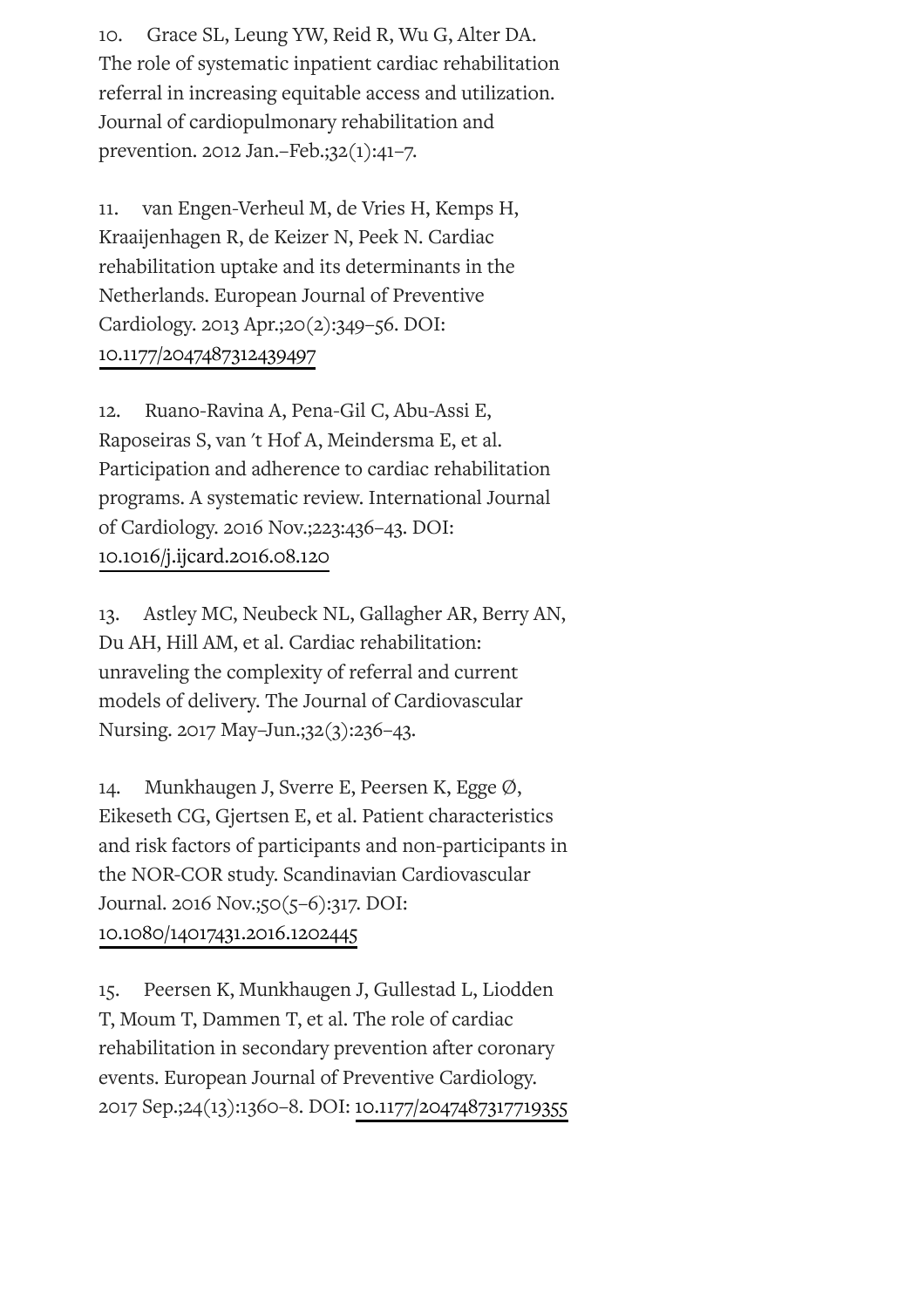16. Lawler PR, Filion KB, Eisenberg MJ. Efficacy of exercise-based cardiac rehabilitation post–myocardial infarction: a systematic review and meta-analysis of randomized controlled trials. American Heart Journal. 2011 Oct.;162(4):571–84. DOI: [10.1016/j.ahj.2011.07.017](https://doi.org/10.1016/j.ahj.2011.07.017)

17. LHL. Hjerterehabilitering i Helse Sør-Øst. Available at:

https://www.lhl.no/globalassets/ressurssenter-for[hjerterehabilitering/dokumenter/kartleggingsrapport\\_i](https://www.lhl.no/globalassets/ressurssenter-for-hjerterehabilitering/dokumenter/kartleggingsrapport_inkl_vedlegg.pdf) nkl\_vedlegg.pdf (downloaded 06.05.2020).

18. Olsen SJ, Schirmer H, Bønaa KH, Hanssen TA. Cardiac rehabilitation after percutaneous coronary intervention: Results from a nationwide survey. European Journal of Cardiovascular Nursing. 2018 Mar.;17(3):273–9. DOI: [10.1177/1474515117737766](https://doi.org/10.1177/1474515117737766)

19. Bossy D, Knutsen IR, Rogers A, Foss C. Group affiliation in self-management: support or threat to identity? Health Expectations. 2017;20(1):159–70. DOI: [10.1111/hex.12448](https://doi.org/10.1111/hex.12448)

20. Beatty AL, Li S, Thomas L, Amsterdam EA, Alexander KP, Whooley MA. Trends in referral to cardiac rehabilitation after myocardial infarction: data from the national cardiovascular data registry 2007 to 2012. Journal of the American College of Cardiology. 2014;63:2582–3. DOI: [10.1016/j.jacc.2014.03.030](https://doi.org/10.1016/j.jacc.2014.03.030)

21. Malterud K. Kvalitative forskningsmetoder for medisin og helsefag. 4th ed. Oslo: Universitetsforlaget; 2017.

22. Lorensen M, Hounsgaard L, Østergaard-Nielsen G. Forskning i klinisk sygepleje –metoder og vidensudvikling. København: Akademisk forlag; 2003.

23. Gravely-Witte S, W. Leung Y, Nariani R, Tamim H, Oh P, Chan MV, et al. Effects of cardiac rehabilitation referral strategies on referral and enrollment rates. Nature Reviews Cardiology. 2009 Dec.;7(2):87. DOI: [10.1038/nrcardio.2009.223](https://doi.org/10.1038/nrcardio.2009.223)